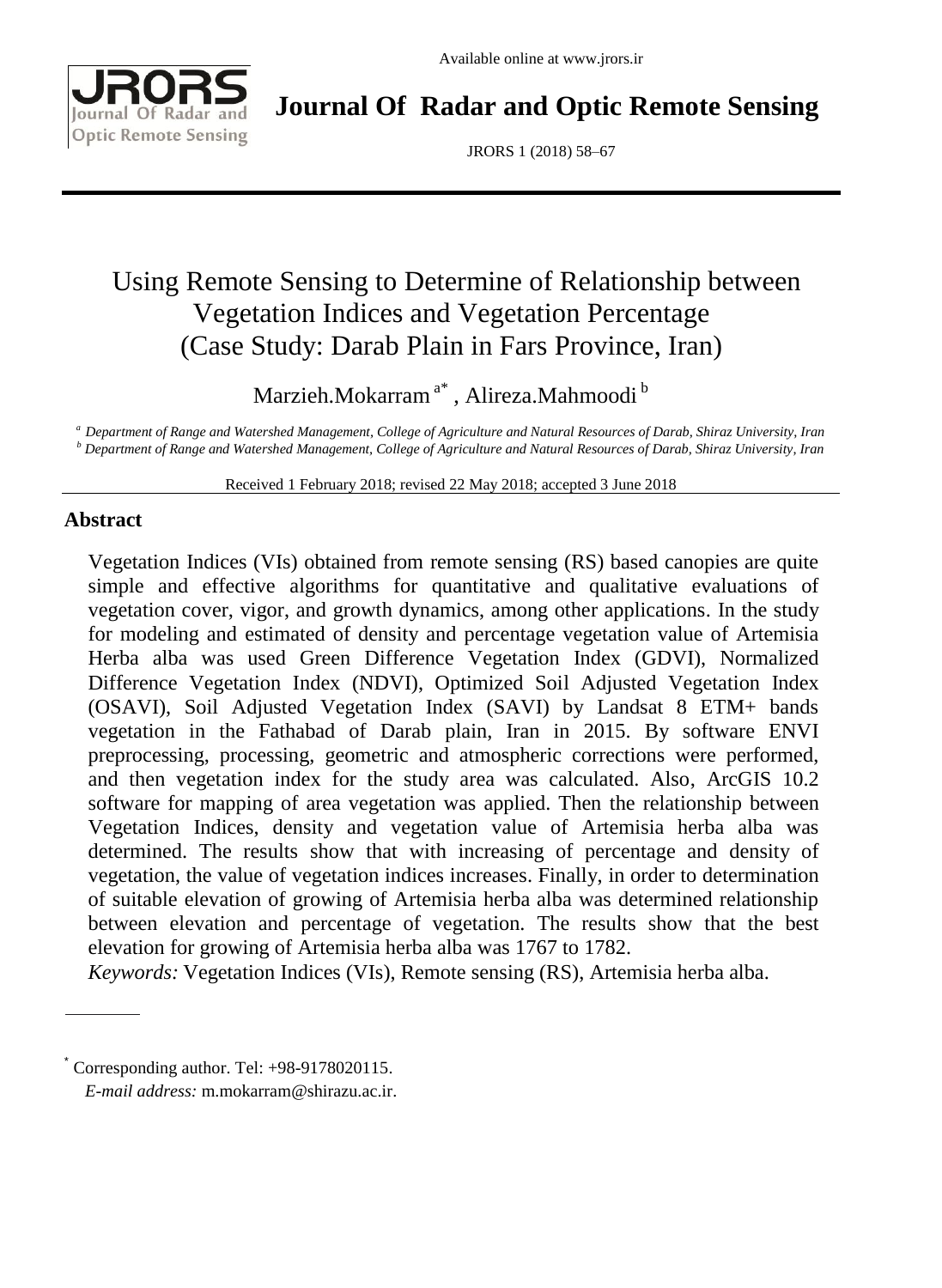## **1. Introduction**

Remote sensing (RS) for vegetation studies use data by satellite sensors that measure wavelengths of light absorbed and reflected by green plants. RS of vegetation is mainly performed by obtaining the electromagnetic wave reflectance information from canopies using passive sensors. The reflectance from vegetation to the electromagnetic spectrum is determined by chemical and morphological characteristics of surface of leaves (Zhang and Kovacs, 2012).

Vegetation Indices (VIs) extracted from light spectra range can be attributed to a range of characteristics beyond growth and vigor quantification of plants related to yield (Foley et al., 1998; Batten, 1998). Therefore, Vegetation Indices obtained from the spectra range can be used as a proxy to assess stomata dynamics that regulates transpiration rate of plants. However, the applicability of remote sensing and its different VIs extracted from these techniques usually relies heavily on the instruments and platforms to determine which solution is best to get a particular issue [\(Xue](https://www.hindawi.com/68243190/) and [Su,](https://www.hindawi.com/38730909/) 2017).

According to the importance of the Vegetation Indices, the present study is an attempt to determine the relationship between percent and density of the vegetation and Vegetation Indices (VI) for Artemisia herba alba.The Artemisia herba alba or A. sieberi is a medicinal plant that some pharmacological effects of A. sieberi plant such as spasmolytic, vermicidal (1), insecticidal (2), anticandidal (3) and asexual reproduction inhibition of some filamentous fungi (4) were confirmed (Mahboubi and Farzin, 2009).

A study on A.herba-alba species collected from Sinai and Israel desert showed that Siniol, Thujone, Borneol, and Pinene were the main groups of combinations found in the plant; so that their concentration was a factor of their habitat (Feuerstein et al., 1988). The Pasture Technical Office started to collect and code plants in the pasture and commented on the capacity of Artemisia and A. sieberi in particular in 1991 (Rabie et al., 2007). confirmed the title A. sieberi after phytochemical studies on 34 species of Artemisia in Iran and Artemisia herba alba from Spain and A. siberi from Palestine (Rabie et al., 2007). Mirza et al. (1998) extracted and studied essence of species of Artemisia genus and A. sieberi in particular from quantitative and qualitative viewpoint (Mirza et al., 1998). Also, Mozafarian (1996) was determined the habitats of Artemisia herba-alba in Iran.

In order to Determine the relationship between percentage and density of vegetation was used vegetation indices. Many studies on the use of remote sensing techniques and vegetation indices in agriculture and natural resources are done (Arzani et al., 2009). using indicators SAVI (Soil-adjusted Vegetation Index), MSAVI (Modified Soil Adjusted Vegetation Index) and PVI have proposed to estimate the crown of Vegetation. In northern China, Bao et al (2009) predicted winter wheat biomass and Ren et al (2008) monitored winter wheat yield using data from Modis, and Koppe et al (2012) estimated estimated winter wheat biomass using Hyperion data. Vegetation index NDVI (Normalized Difference Vegetation Index), NDVI-RE (Red Edg NDVI), msR-RE (Modified Red Edge Simple Ratio) and Curvature demonstrated that the spatial and temporal variations in leaf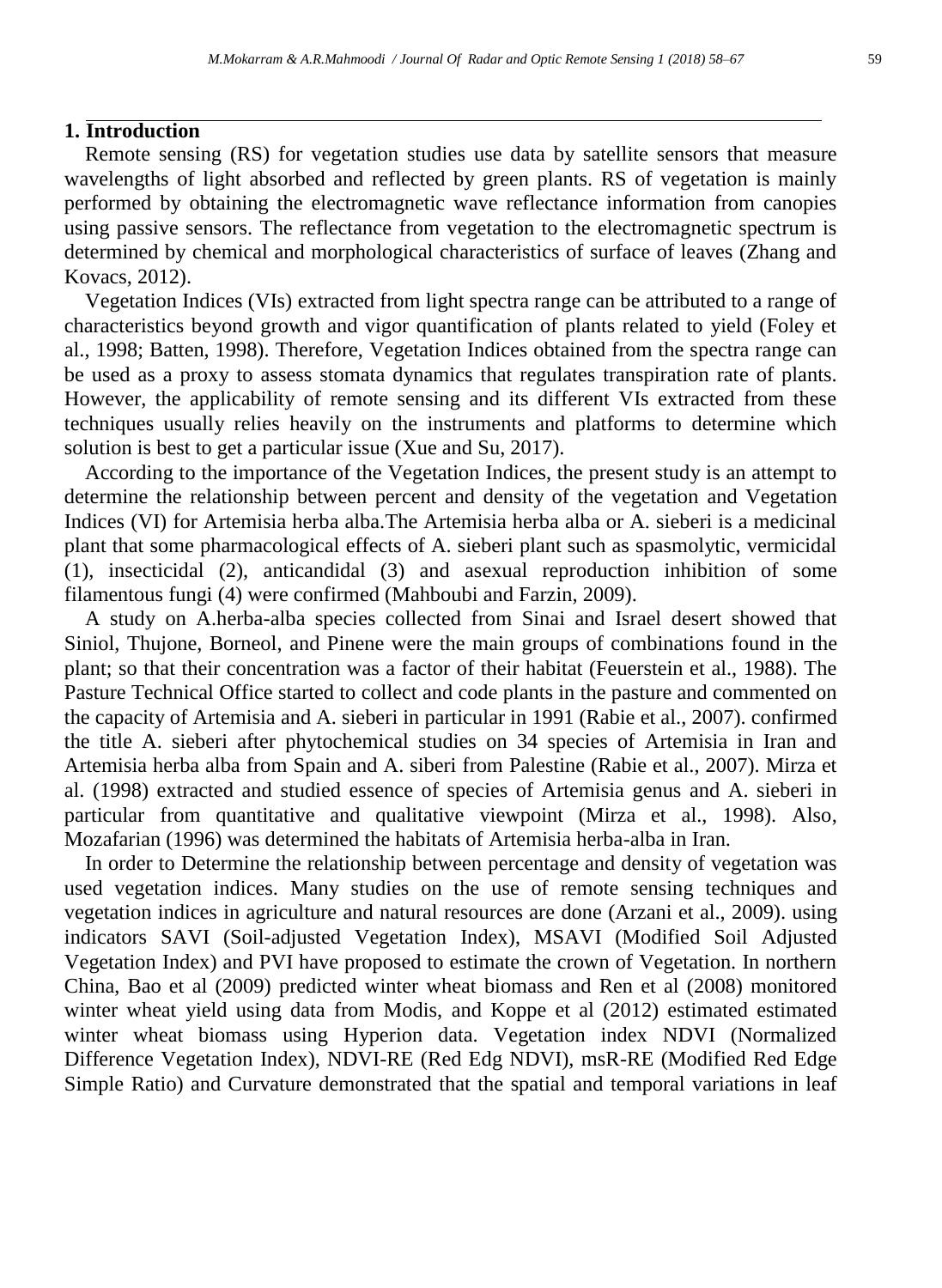area index (LAI) as well can be estimate (Tillack et al., 2014). Ren et al (2011) showed that the linear model based on NDVI (862, 693 nm) relative to the index, SAVI is composed of 887 and 685 nm bands had a better estimates of green biomass of the desert steppe. Baihua and Burgher (2015) stated that the vegetation index NDVI is a good indicator to identify and assess long-term changes in the areas of vegetation.

[Allbed](http://www.sciencedirect.com/science/article/pii/S0016706114001372) et al., 2014 determined relationship between soil salinity and vegetation indices derived from IKONOS high-spatial resolution imageries. The results show that among the investigated indices, the Soil-Adjusted Vegetation Index (SAVI), Normalized Differential Salinity Index (NDSI) and Salinity Index (SI-T) yielded the best results for assessing the soil salinity of cultivated lands with dense and uniform vegetation.

Modeling vegetation was used Yospin et al. (2015) parameterized Fire BGCv2 to identify the effects of different levels of ignition suppression on landscape-level patterns of vegetation and successional dynamics in sub-alpine Tasmania. The results show that because the distribution of vegetation types was unstable temporally and across stochastic replicates, present distributions may be a legacy of previous climate, Aboriginal fire management, or both.

The study area aim is modeling and understanding the behavior of Vegetation Indices for Artemisia herba alba in the Fathabad Darab plain in Fars province, Iran. For determination of relationship between vegetation indices and Artemisia herba alba was used GDVI, NDVI, OSAVI, SAVI based on Landsat 8 ETM+ in 2015 years.

#### **2. Material and Methods**

#### 2.1. Case study

The case areas was located in east of Darab plain, Fars province, Iran. The locations of the case areas are shown in Figure 1. In the study for determination of relationship between vegetation indices and density of Artemisia herba alba fifty points were used that are shown in Figure 2. According to Figure 2 distribution of points were quite randomly.



**Figure 1**. Position of the study area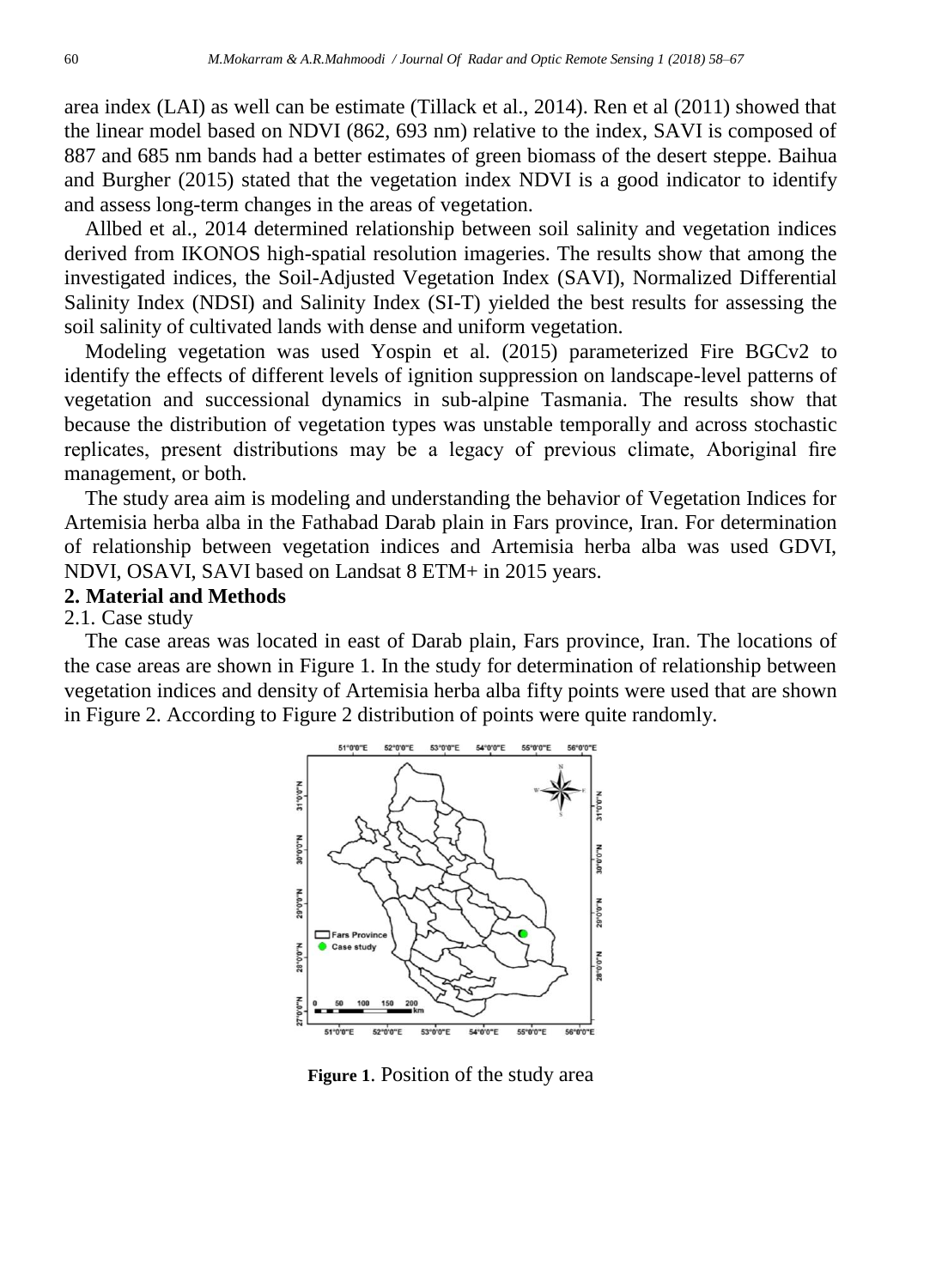

**Figure 2.** Position of sample points in the study area

#### 2.2. Methods

In this study to calculate the [Generalized Difference Vegetation Index](https://www.google.com/url?sa=t&rct=j&q=&esrc=s&source=web&cd=1&ved=0ahUKEwjWpavut4TaAhWjA5oKHaZkAKMQFggmMAA&url=http%3A%2F%2Fwww.mdpi.com%2F2072-4292%2F6%2F2%2F1211%2Fpdf&usg=AOvVaw1GmN0qqFY_IpQigsxydq3K) (GDVI), [Normalized Difference Vegetation Index \(NDVI\),](https://earthobservatory.nasa.gov/Features/MeasuringVegetation/measuring_vegetation_2.php) optimized soil adjusted vegetation index (OSAVI), soil adjusted index (SAVI) have been used that the equations of each indices are in the following:

## **Green Difference Vegetation Index (GDVI)**

This index was originally designed with color-infrared photography to predict nitrogren requirements for corn (Sripada, et al., 2006).

$$
GDVI = NIR - Green \tag{1}
$$

## **Normalized Difference Vegetation Index (NDVI)**

This index is a measure of healthy, green vegetation. The combination of its normalized difference formulation and use of the highest absorption and reflectance regions of chlorophyll make it robust over a wide range of conditions. It can, however, saturate in dense vegetation conditions when LAI becomes high (Rouse et al., 1973).

$$
NDVI = \frac{(NIR - Red)}{(NIR + Red)}\tag{2}
$$

The value of this index ranges from -1 to 1. The common range for green vegetation is 0.2 to 0.8.

## **Optimized Soil Adjusted Vegetation Index (OSAVI)**

This index is based on the [Soil Adjusted Vegetation Index \(SAVI\).](http://www.exelisvis.com/docs/BroadbandGreenness.html#Soil) It uses a standard value of 0.16 for the canopy background adjustment factor. Rondeaux (1996) determined that this value provides greater soil variation than SAVI for low vegetation cover, while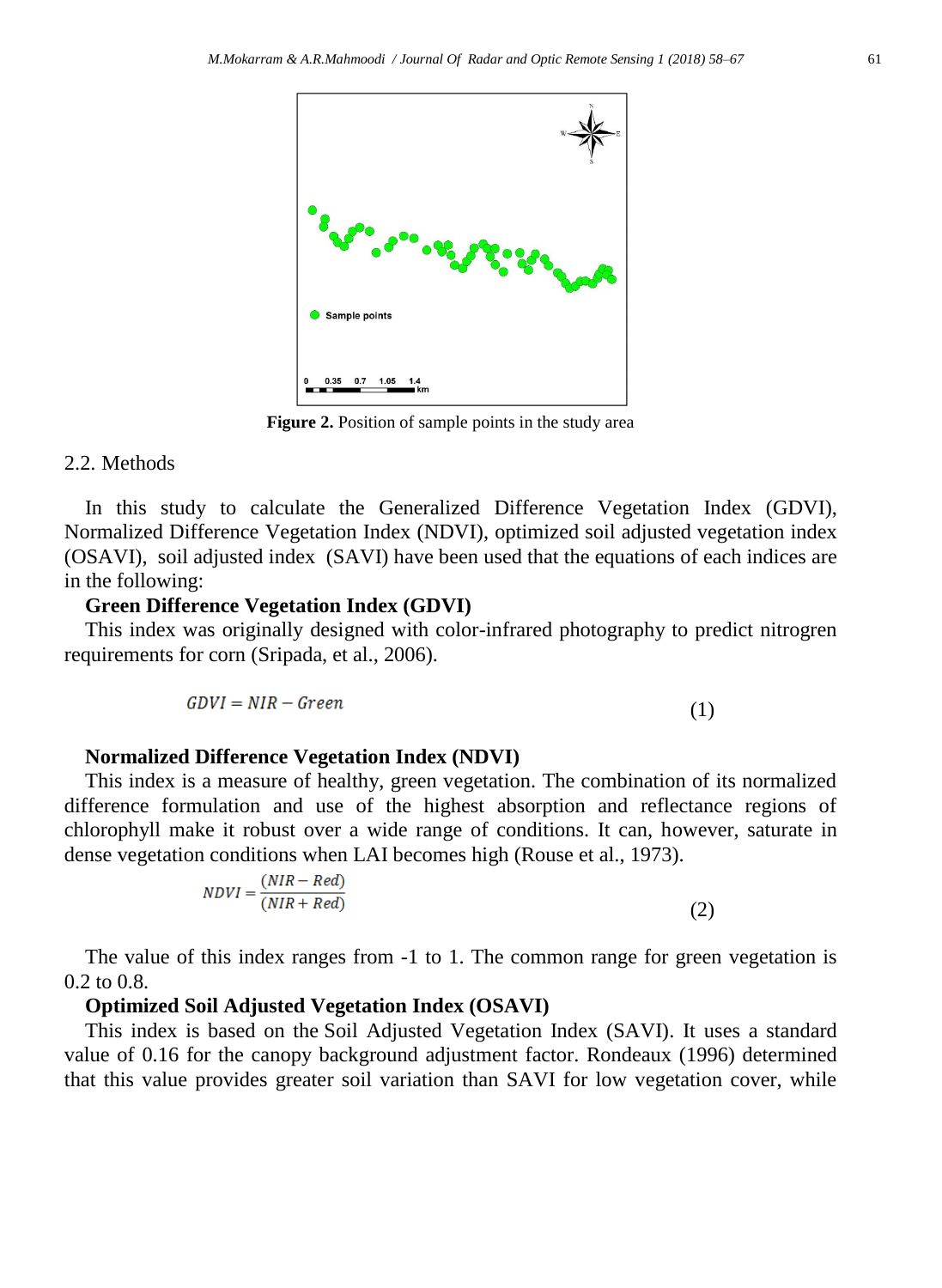demonstrating increased sensitivity to vegetation cover greater than 50%. This index is best used in areas with relatively sparse vegetation where soil is visible through the canopy.

$$
OSAVI = \frac{1.5 * (NIR - Red)}{(NIR + Red + 0.16)}
$$
(3)

#### **Soil Adjusted Vegetation Index (SAVI)**

This index is similar to NDVI, but it suppresses the effects of soil pixels. It uses a canopy background adjustment factor, L, which is a function of vegetation density and often requires prior knowledge of vegetation amounts. Huete (1988) suggests an optimal value of L=0.5 to account for first-order soil background variations. This index is best used in areas with relatively sparse vegetation where soil is visible through the canopy.

$$
SAVI = \frac{1.5 * (NIR - Red)}{(NIR + Red + 0.5)}
$$
\n
$$
\tag{4}
$$

For preparing each of indices was used bands 1, 2, 3, 4, 5 and 7 Landsat 8 ETM + sensor, 2015 years. Spectral characteristics of ETM + bands are shown in Table 1:

| <b>Spectral Band</b>                                            | Wavelength Resolution                   |  |
|-----------------------------------------------------------------|-----------------------------------------|--|
| Band 1 - Coastal / Aerosol                                      | $0.433 - 0.453 \mu m$ 30 m              |  |
| Band 2 - Blue                                                   | $0.450 - 0.515 \,\mathrm{\upmu m}$ 30 m |  |
| Band 3 - Green                                                  | $0.525 - 0.600 \,\mathrm{\upmu m}$ 30 m |  |
| Band 4 - Red                                                    | $0.630 - 0.680 \,\mathrm{\upmu m}$ 30 m |  |
| Band 5 - Near Infrared                                          | $0.845 - 0.885 \,\mathrm{\upmu m}$ 30 m |  |
| Band 6 - Short Wavelength Infrared 1.560 - 1.660 µm 30 m        |                                         |  |
| Band $7$ - Short Wavelength Infrared 2.100 - 2.300 $\mu$ m 30 m |                                         |  |
| Band 8 - Panchromatic                                           | $0.500 - 0.680 \,\mathrm{\upmu m}$ 15 m |  |
| Band 9 - Cirrus                                                 | $1.360 - 1.390 \,\mathrm{\upmu m}$ 30 m |  |

**Table 1.** Spectral characteristics of Landsat 8 ETM +

First, using ENVI v.5 preprocessing like geometric and atmospheric corrections were performed, and then vegetation indices for the study area was calculated. ArcGIS10.2 software for mapping of area vegetation was used. Then indexes compared with land use map in order to determine best index for estimate vegetation in study area.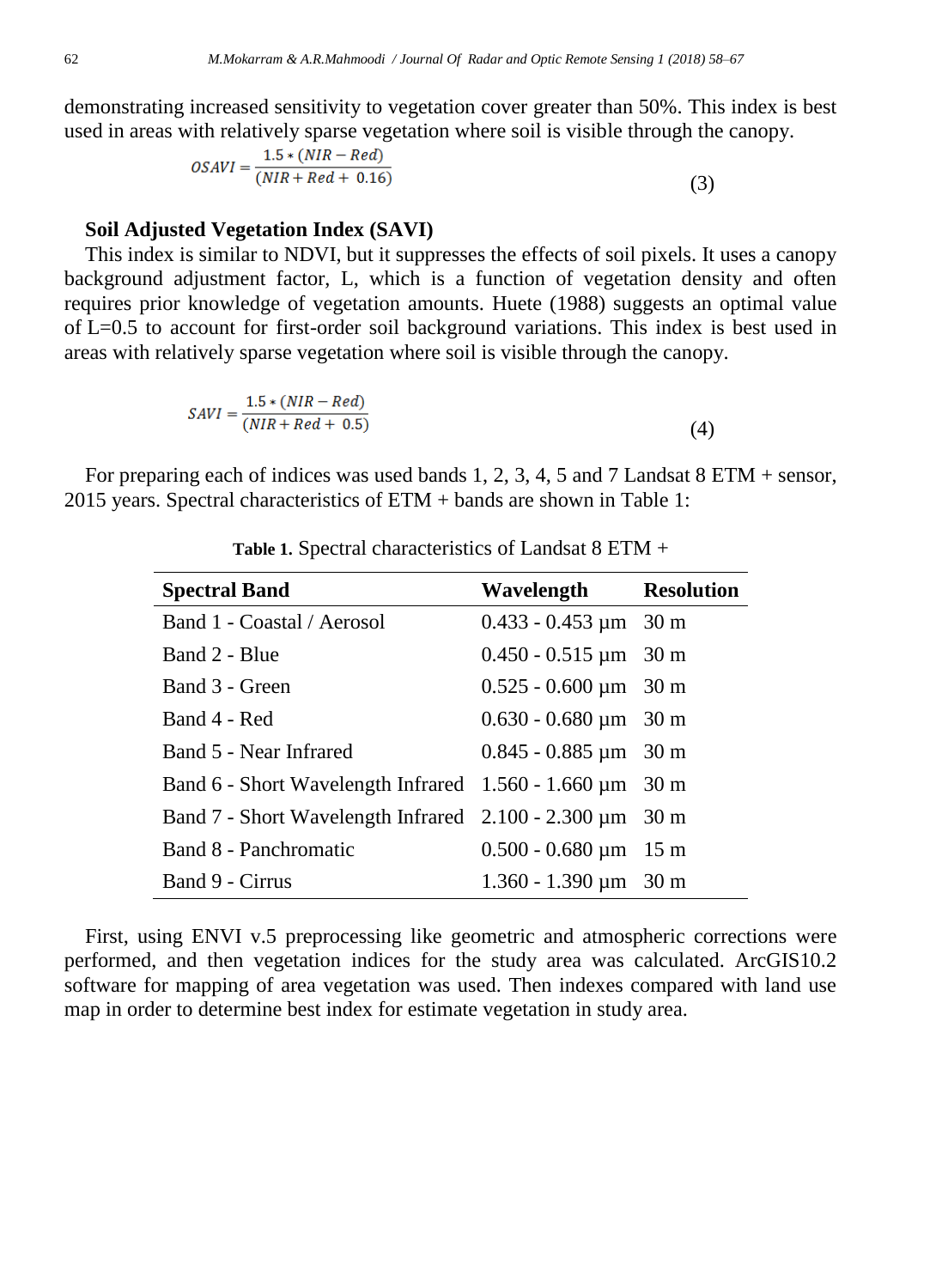## **3. Results and Discussion**

The results of the vegetation indices maps (GDVI, NDVI, OSAVI and SAVI) in the study area show in the Figure 3. According to Figure 3, value of indices were high in the agriculture field for NDVI and low for OSAVI, SAVI and GDVI indices. Vegetation is low in the salt land. So salt land seen white color in satellite images [\(Prost,](https://www.google.com/search?tbo=p&tbm=bks&q=inauthor:%22Gary+L.+Prost%22) 2013). The OSAVI was between -0.43 to 0.89, SAVI was between -0.18 to 0.5, GDVI was between -0.06 to 0.2 and NDVI was  $-1$  to  $+1$ .



**Figure 3**. Vegetation indices of the study area. (a): GDVI, (b): NDVI, (c): OSAVI, (d):SAVI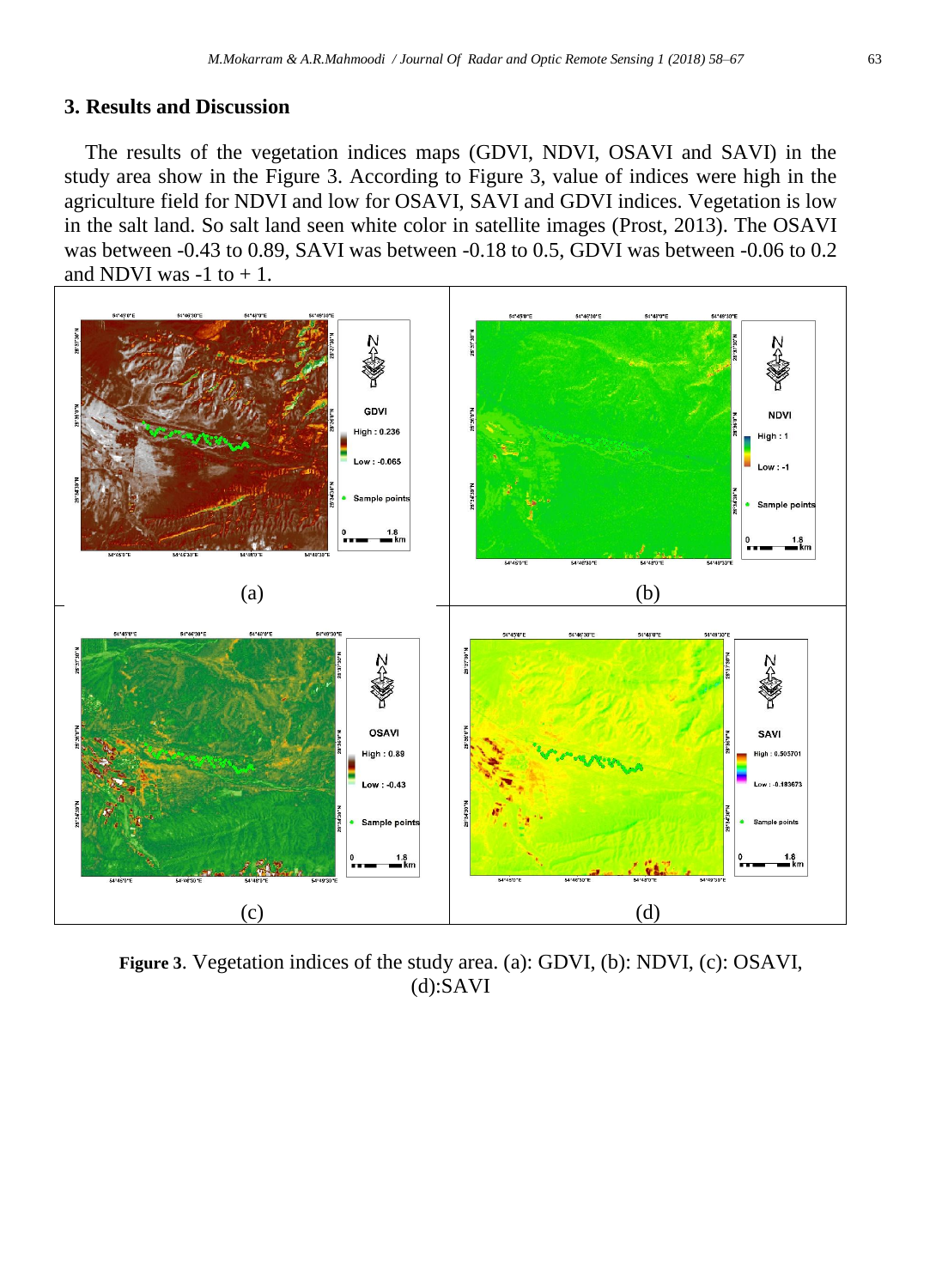In order to determine the relationship between vegetation index, density and percentage of vegetation indices 15 sample points were used that are shown in Figure 4 and Figure 5, respectively.



**Figure 4**. The comparison of vegetation indices in the study area and sample points plotted versus for the vegetation value (a) and value of the density (b).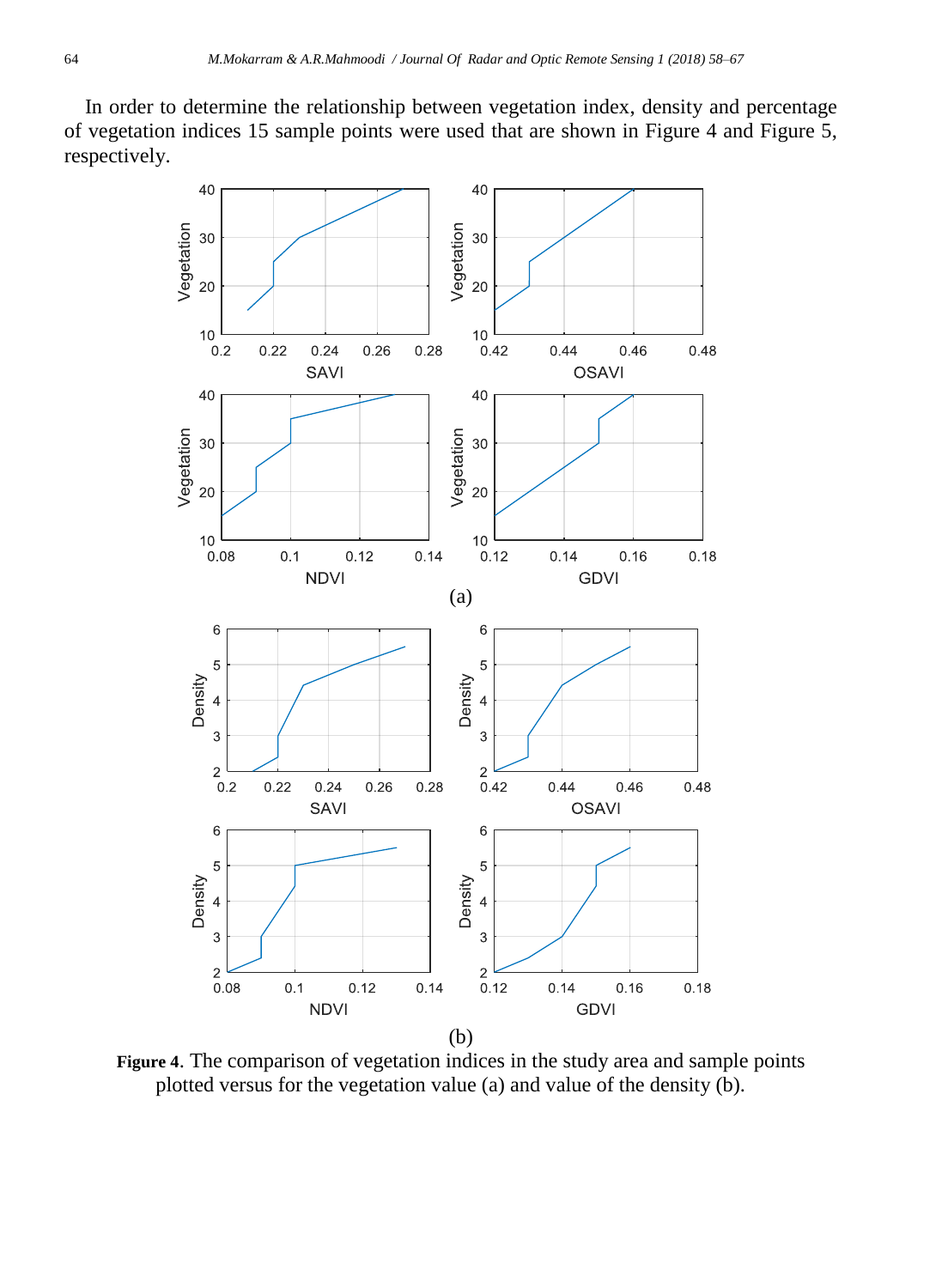The results of two Figures show that with increasing of percentage and density of vegetation, the value of vegetation indices increase. Finally, in order to determination of suitable elevation of growing of Artemisia herba alba was determined relationship between elevation and percentage of vegetation. According to Figure 5, the best elevation for growing of Artemisia herba alba was 1767 to 1782.



**Figure 5**. Relationship between elevation and percentage of vegetation for *Artemisia herba alba*

#### **4. Conclusions**

Remote sensing is the advanced tool for surveying. It provides the synoptic view of the area. Remote sensing satellites provide data with different spatial, spectral, radiometric and temporal resolutions. In the present study, the relationship between vegetation Indices, density and vegetation value of Artemisia herba alba were determined. Due to the importance of Artemisia herba alba in medical especially in traditional medicine, the study aimed to investigate this plant. Using remote sensing techniques in the study of vegetation has resulted in a low volume having access to a host of information with a high accuracy. In the study area, the relationship between indices GDVI, NDVI, OSAVI, SAVI and density and percentage of Artemisia herba alba were determined. With the increase of the percentage and density of vegetation, the value of vegetation indices increased. Finally, in order to determination of suitable elevation of growing of Artemisia herba alba was determined relationship between elevation and percentage of vegetation. Also, the best elevation for growing of Artemisia herba alba was 1767 to 1782. Generally, the results of the study showed that vegetation index compared with measured vegetation has benefits including reduced time, frequency of data and saving the cost and labor.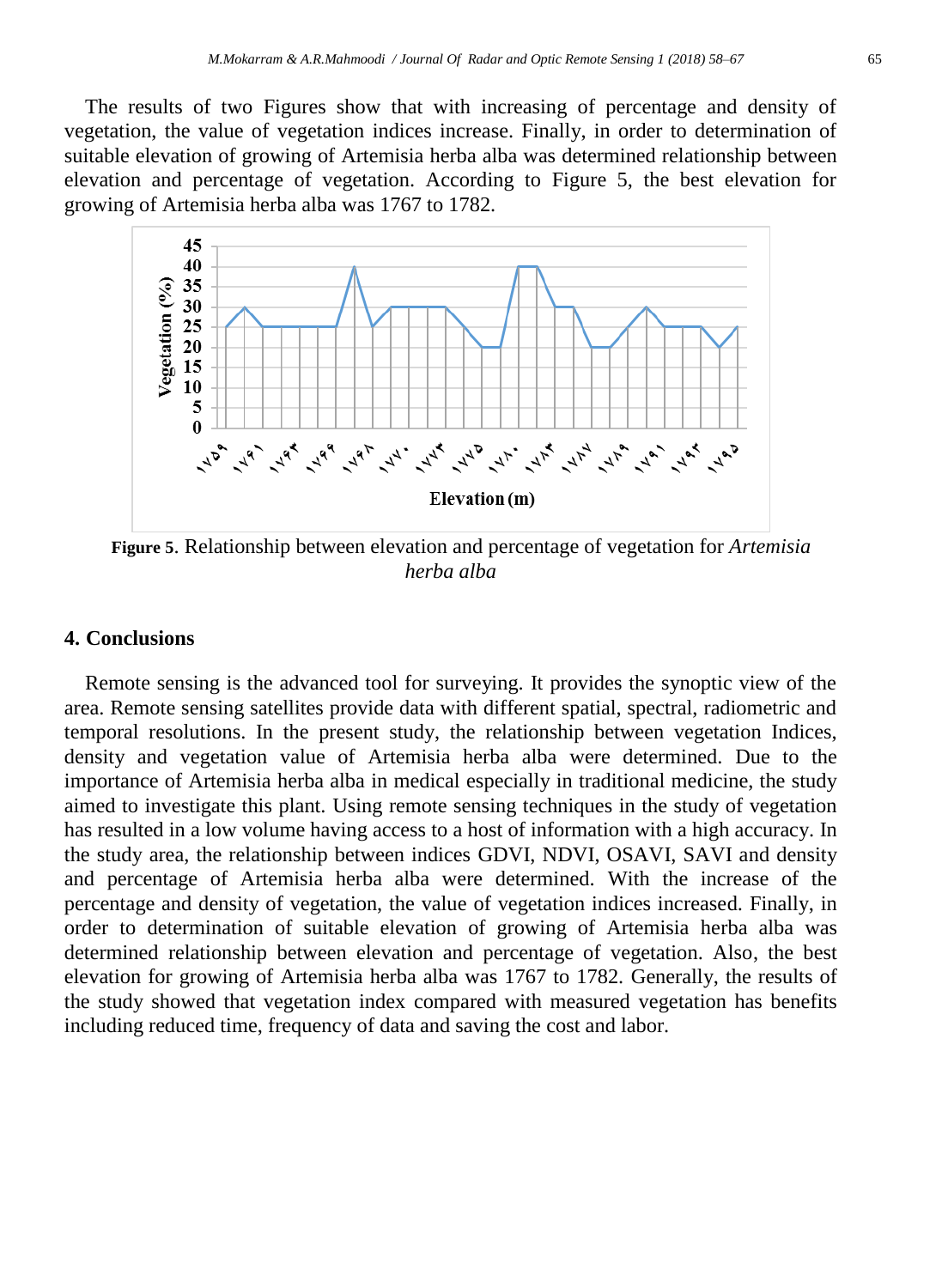## **References**

- [Allbed,](http://www.sciencedirect.com/science/article/pii/S0016706114001372) A., [Kumar,](http://www.sciencedirect.com/science/article/pii/S0016706114001372) L., & [Aldakheel,](http://www.sciencedirect.com/science/article/pii/S0016706114001372) Y.Y. (2014). Assessing soil salinity using soil salinity and vegetation indices derived from IKONOS high-spatial resolution imageries: Applications in a date palm dominated region. [Geoderma.](http://www.sciencedirect.com/science/journal/00167061) [230–231,](http://www.sciencedirect.com/science/journal/00167061/230/supp/C) 1–8.
- Arzani, H., Noori, S., Kaboli, S. H., Moradi, H. R., & Ghelichnia, H. (2009). Determination of Suitable Indices for Vegetation Cover Assessment in Summer Rangelands in South of Mazandaran, Journal of the Iranian Natural Res, 61(4), 997-1016.
- Baihua F. & Burgher, I. (2015). Riparian vegetation NDVI dynamics and its relationship with climate, surface water and groundwater, Journal of Arid Environments, 113, 59-68.
- Bao, Y., Gao, W., Gao, Z. (2009). Estimation of winter wheat biomass based on remotesensing data at various spatial and spectral resolutions. Front. Earth Sci. China, 3(1): 118–128.
- Batten, G. D. (1998). Plant analysis using near infrared reflectance spectroscopy: The potential and the limitations. Australian Journal of Experimental Agriculture. 38(7) 697–706.
- Feuerstein, I., Danin, A. & Segal, R. (1988). Constitution of the essential oil from an Artemisia herba-alba population of Spain. Phytochemistry, 27: 433-434.
- Foley, W. J. McIlwee, A. Lawler, I. Aragones, L. Woolnough, A. P. & Berding, N. (1998). Ecological applications of near infrared reflectance spectroscopy - A tool for rapid, cost-effective prediction of the composition of plant and animal tissues and aspects of animal performance. Oecologia, vol. 116 (3), 293–305.
- Huete, A. R. (1988). A soil-adjusted vegetation index (SAVI). Remote sensing of environment, 25(3), 295-309.
- Koppe, W., Gnyp, M.L., Hennig, S.D., Li, F., Miao, Y., Jia, L., Bareth, G. (2012). Multitemporal hyperspectral and radar remote sensing for estimating winter wheatbiomass in the North China Plain. Photogramm. Fernerkun. Geoinf, (3),281–298.
- Mahboubi M**.**, Farzin N. (2009). Antimicrobial activity of Artemisia sieberi essential oil from central Iran. IJM Iranian journal. 1 (2), 43 – 48*.*
- Mirza, M., Sefidkan, F. & Ahmadi, L. (1998). Natural Essential Oil, Extraction Qualitative. Tehran, Institute of Jungles and Grasslands Researches.
- Mozafarian, V. A. (1996). Dictionary of Iranian Plant Names (Latin, English, Farsi). Tehran, Farhang-E-Moaser.
- Prost, G. L. (2013). Remote sensing for geoscientists: image analysis and integration. CRC Press.
- Rabie, M., Jalili, A., Azarnivand, H., Jamzad, Z. & Arzani, H. (2007). A contribution to the Artemisia sieberi (Asteraceae) based on photochemical studies in Iran. Journal of Botany, 13: 120-8.
- Ren, H., Zhou, G. & Zhang, X. (2011). Estimation of green aboveground biomass of desert steppe in Inner Mongolia based on red-edge reflectance curve area method. Biosystems Engineering, 109 (4): 385–395.